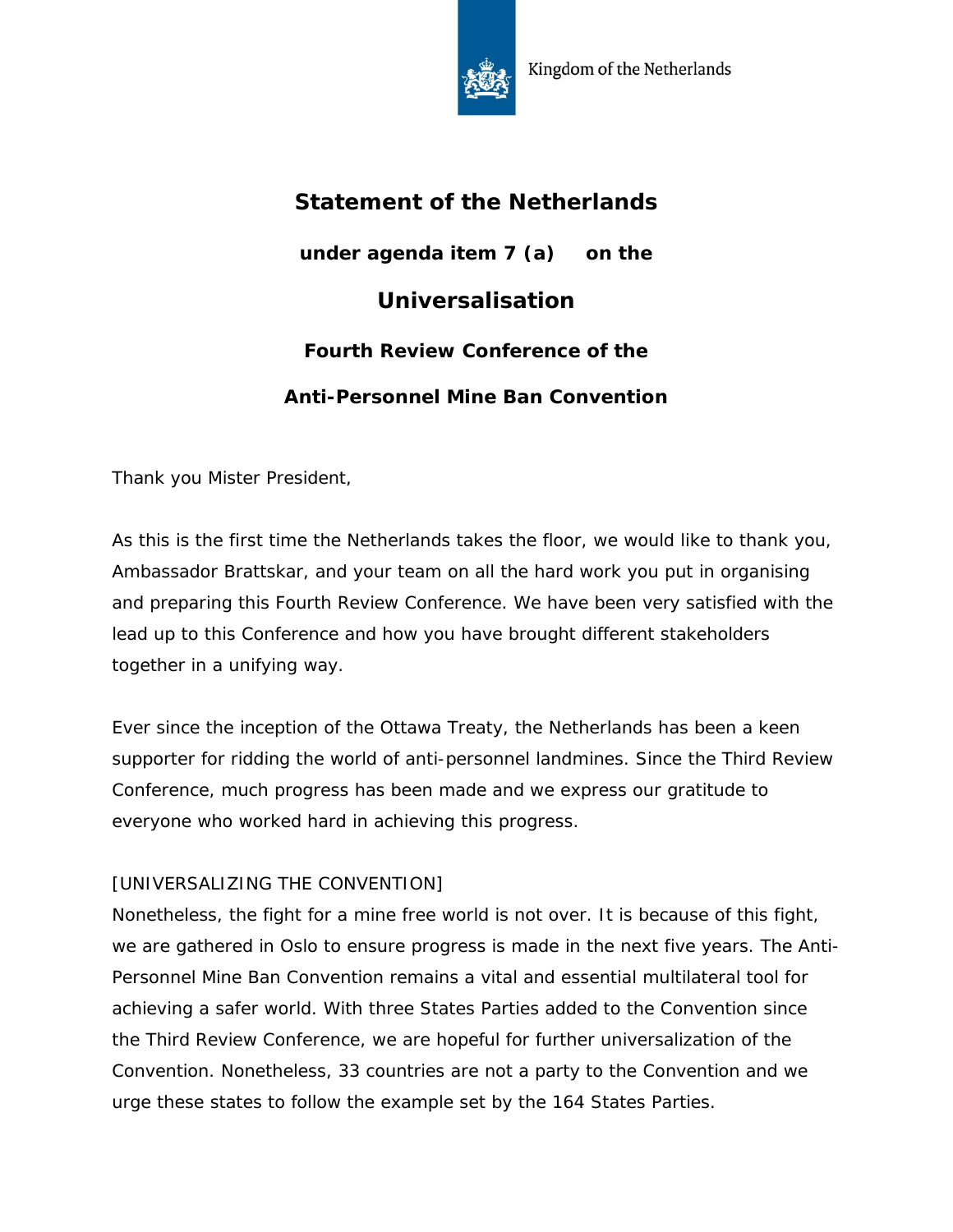We also would like to emphasise that the Convention can only work with the support of other multilateral conventions and tools, such as the UNSG's Disarmament Agenda, UN Security Council Resolution 1325, and the recent UN Mine Action Strategy. It is because of this multilateral system that we can work towards a mine free world.

## [OSLO ACTION PLAN]

In this regard, the Netherlands would like to make some remarks about the plan that lays out the groundwork for the progress under this framework: the Oslo Action Plan.

First, every State Party should be capable of dealing with the threats that antipersonnel mines pose, whether they be mines laid in the ground decades ago or improvised ones being used more recently. As such, we believe it is essential that the importance of national and local capacity building is included in the Oslo Action Plan. A true mine free world can only be achieved when each and every country has the capacity to deal with any contamination in their territory.

Second, considering there is still a huge funding gap to realistically reach the goal of a mine free world by 2025, the Netherlands acknowledges that there is a need to explore other ways of increasing the budget available for mine action activities. We therefore commend the work of the President to include action items regarding this issue in the Oslo Action Plan, such as exploring alternative or innovative financing.

And third, each and every action we initiate should take the needs and wants of different groups into consideration. Women, girls, boys, and men are affected in different ways by anti-personnel mines. This includes providing mine risk reduction and education tailored to the specific needs, disaggregate data by gender and age, and having gender-balanced clearance teams. All of these considerations should be part of the Oslo Action Plan.